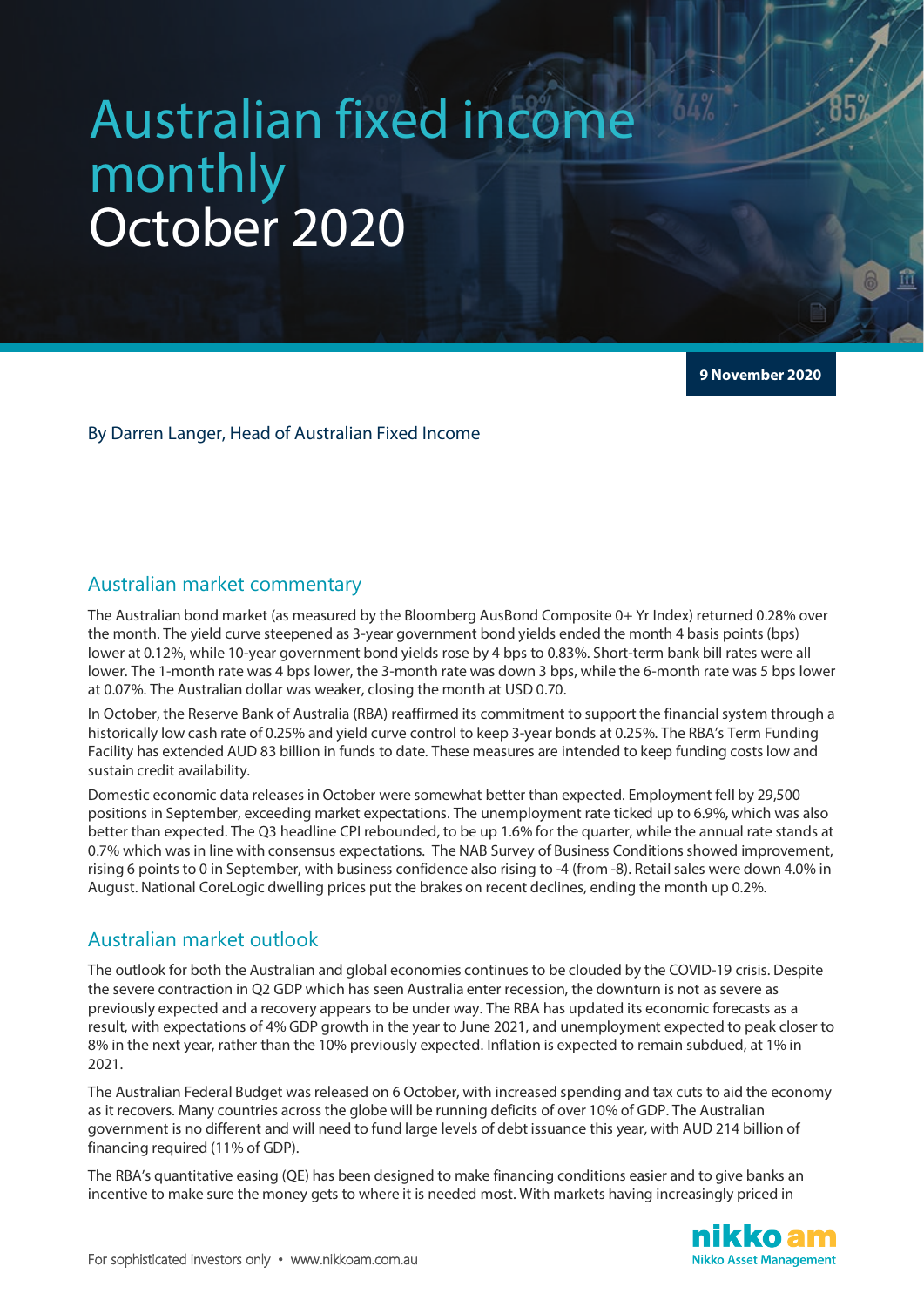further easing, the RBA finally delivered a rate cut and additional measures to support the recovery at its 3 November meeting. The cash rate was cut from 0.25% to 0.10%, as was the 3-year yield target. The RBA also announced that it will buy AUD100 billion of government bonds (largely around the 5- to 10-year maturities) over the next six months. The program will include bond purchases of both the Australian Government and the states and territories, with an expected 80/20 split.

According to APRA, loan deferrals totalled AUD 179 billion, or approximately 6.7% of total loans outstanding (as at 30 September 2020). The majority of the deferrals by dollar value (over 70%) are housing loans, however the incidence of deferrals is higher in business loans (10.8%) than it is for housing (7.4%). APRA expects lenders to encourage borrowers that can restart repayments to do so, and to identify, monitor and manage any loans where this is not possible. On a positive note, exits from deferral continued to outweigh new entries for the third straight month.

## Credit commentary

October was a volatile month for credit as US and European markets waxed and waned with news on the pandemic and the US election. Spreads in US and European synthetic indices finished wider over the month while Australian credit markets, both synthetic and physical, rallied. Domestically, physical spreads to Government tightened about 10 basis points (bps) while in synthetic markets, the Australian iTraxx tightened 6.5 bps whereas the US CDX and the European iTraxx both widened by about 6 bps.

APRA's September loan deferral data was released with AUD 133 million of home loans or 7.4% of total home loans remaining outstanding (down from 9% in August and 11% at the peak in May) and AUD 35 billion of SME loans, or 10.8% to total loans (down substantially from 16% in August and 18% at the May peak). This was consistent with reporting from ANZ Bank, Bendigo Bank, Commonwealth Bank and Firstmac.

ANZ's reporting also highlighted the effect of the Term Funding Facility (TFF), that has kept the banks heavily awash with liquidity that not only highlights that banks are unlikely to issue senior or securitised product in the next year but also that lending remains slow. The only likely area of issuance as flagged by ANZ is Tier 2 debt. The first round of the TFF saw AUD 83.3 billion drawn down of the AUD 84 billion available. At this stage very little has been drawn down of the next stage, again emphasising that lending is not pressuring liquidity.

Ratings actions were relatively muted over the month, AMP Group Holdings and AMP Group Financial Services were downgraded to Baa2 from A3 and AMP Bank Ltd was downgraded to Baa2 from A3 by Moody's (due to the downgrade of affiliate support provider AMP Group Holdings).

All ratings are now stable. Coca-Cola Amatil Ltd had its A3 ratings placed on review for a downgrade from Moody's following Coca-Cola European Partners plc announcement that it had made a non-binding proposal to acquire the company for an EV of Coca-Cola European Partners PLC, which subsequently had its BBB+ rating placed on Ratings Watch Negative by Fitch. Crown had its Baa2 rating placed on review for downgrade by Moody's while Fitch moved its outlook on the BBB rating to negative. Dampier-Bunbury Natural Gas Pipeline (DBNGP) had its Baa2 rating placed on review for upgrade by Moody's

Offshore, the UK sovereign rating was downgraded to Aa3 from Aa2 by Moody's with the outlook now stable. This was followed up with negative actions on six UK banks including HSBC, Lloyds and Santander. Barclays had both their operating and holding company ratings removed from Rating Watch Negative by Fitch, and the outlook on both ratings is now negative. Similarly, BNP Paribas SA had its A+ rating affirmed by Fitch and was moved from Rating Watch Negative to negative outlook. Morgan Stanley had its A2 senior ratings placed on review for an upgrade by Moody's.

Given the lull in ratings action, reports were forthcoming. The two most relevant were Fitch's "Airports May Not Fully Recover Until late 2024" which noted that global airport traffic levels may not recover to pre-pandemic levels until 2024 and Standard & Poor's "Australian Banks Confront A Protracted Recovery" which highlighted stresses on Australian banks but did not signal an expectation of ratings actions on the back of them.

Positively, updates from GPT Group, Stockland Group and Shopping Centres Australasia suggest an improving environment for retail A-REITs although Mirvac (unsurprisingly) sounded a note of caution on CBD Melbourne.

**Nikko Asset Management**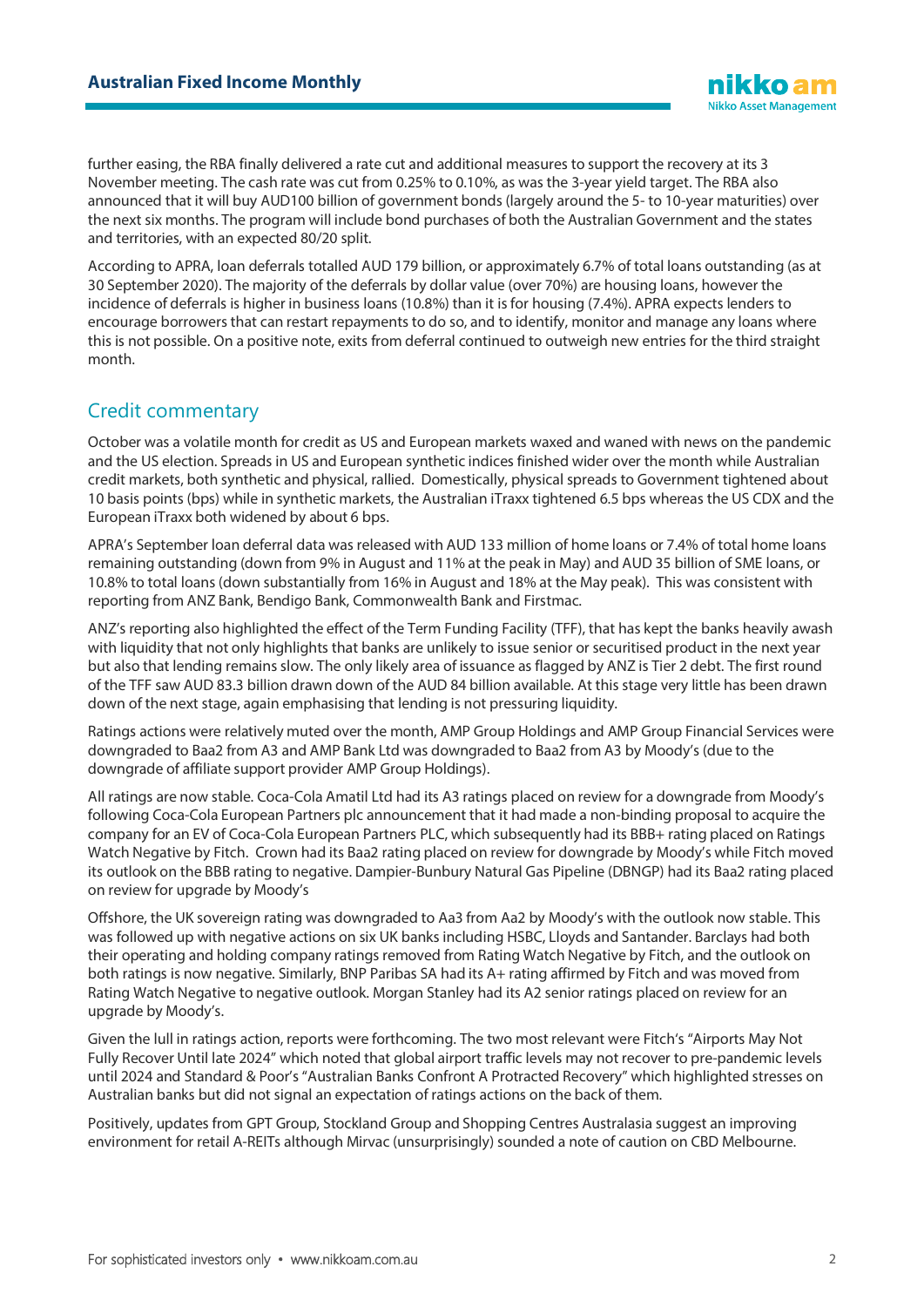There were 12 corporate issues in October totalling AUD 4.14 billion with non-financials (Port of Melbourne, CPIF and Lendlease) contributing AUD 1.35 billion of that amount. Financial issuance, with a few offshore issuers (United Overseas Bank, Mizuho, Woori Bank and Bank of China), contributed the bulk of the financial supply. Although supply of corporate paper has been steady for most of this year (apart from March), the total issued is about AUD 21 billion lower than the comparable period last year. After a busy September, October issuance in the securitised market was even stronger with 10 issues totalling AUD 5.9 billion. This comprised two non-conforming RMBS (AFG, and Liberty), two non-ADI prime issues (Firstmac and Pepper I-Prime), one non-resident loan RMBS (Vermilion), two ABS (Brighte and Allied Credit) and one SME CMBS (Think Tank).

## Credit outlook

After a contraction of spreads since March, credit is less compelling. A half year after the pandemic closed Australia, the term of and response to the virus remain uncertain and are the core determinants of the outlook. Although Australia seems to be in a good position, a current environment of uncertainty and nervousness remain, encouraged by the resurgence of infections in both the US and Europe. Caution has become a key requirement for viewing markets. For credit investors, understanding the different risks involved in individual credit issuers has become increasingly pertinent as an initial broad-based spread widening now becomes increasingly refined depending upon the exposure of each issuer to the COVID-19 affected areas of the economy.

Both supply and demand are lower domestically than last year, but supply has been assisted by local non-financial issuers being more willing to access the domestic market. However, going forward until at least markets settle and outcomes from virus-related restrictions become clearer, it would seem likely that supply will be uncertain. Domestic non-financial supply is traditionally less abundant and is being tempted to offshore markets where Government buying of credit has strengthened both the demand and pricing of credit.

We believe allocation to credit should be more weighted towards shorter dated credit, which is less sensitive to spread movements. Given that the RBA's Term Funding Facility will limit the need for local financial supply, domestic banks are less likely to access the market. For offshore issuers, caution must be applied due both to the long running issue of the complexity of the variations in treatment of capital requirements with varying rules on TLAC (total loss-absorbing capacity) and to the different levels of impact of COVID-19 in each of the markets.

Accordingly, although domestic banks offer a simpler value proposition, supply is uncertain, and they are likely to become increasingly expensive. Hence, offshore financials are becoming an important part of the investment universe. On the non-financial side, airports and airlines are the most obvious sectors to avoid but even the less immediately exposed issuers must be scrutinised very carefully for indirect impact from the expected economic downturn. Securitised product would appear to be a potential area of value, but even with these a thorough examination of structure and assets is necessary, and supply may be threatened by competition from the TFF.

#### **Contact us**

#### **Nikko AM Limited**

Level 26, One International Towers Sydney, 100 Barangaroo Avenue Barangaroo NSW 2000, Australia

GPO Box 3881, Sydney NSW 2001, Australia

Phone:  $+ 61 (0) 2 8072 6300$ Fax:  $+ 61 (0) 280726304$ Email: enquiries.au@nikkoam.com

iikko an **Nikko Asset Management**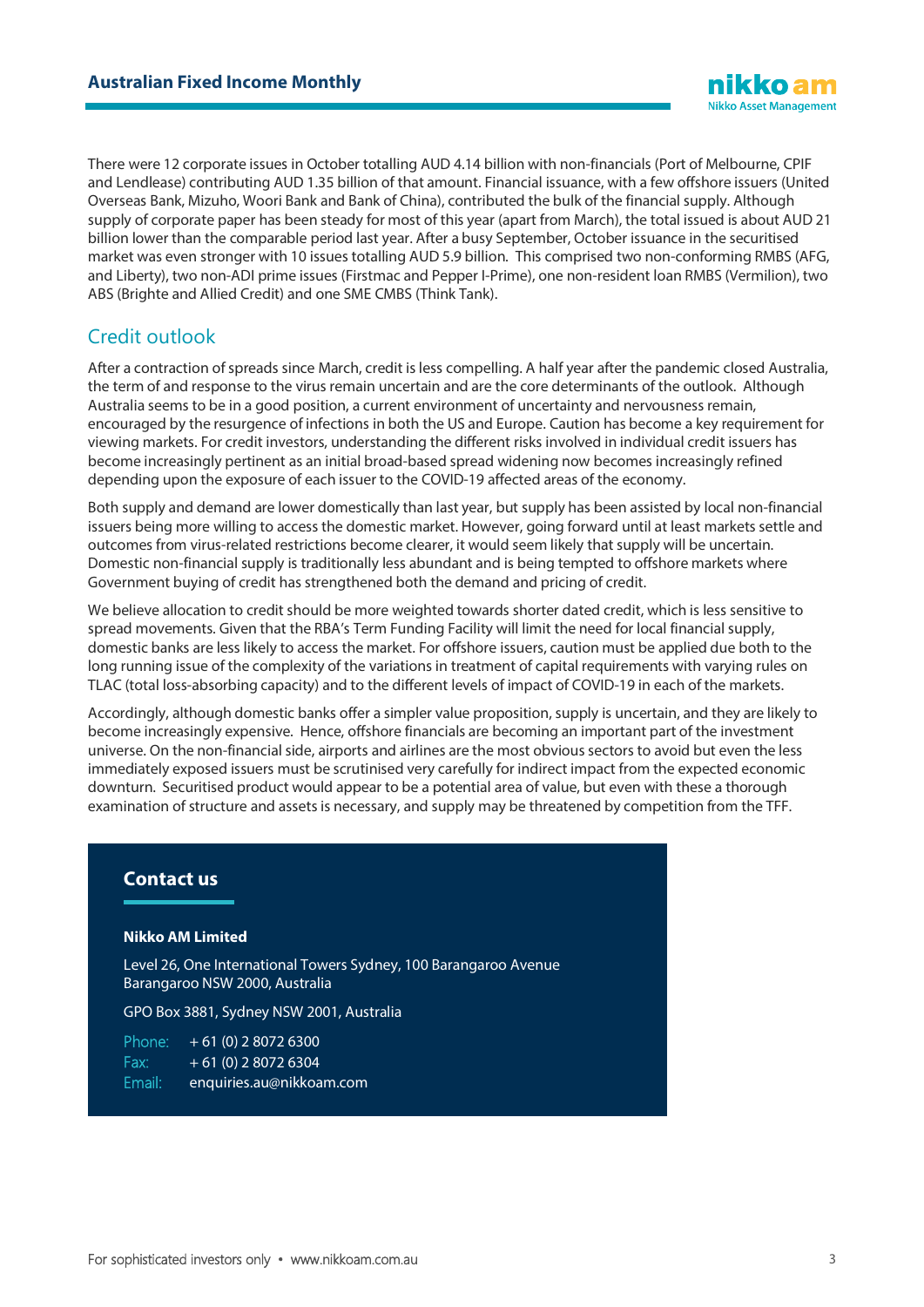**Important information:** This document is prepared by Nikko Asset Management Co., Ltd. and/or its affiliates (Nikko AM) and is for distribution only under such circumstances as may be permitted by applicable laws. This document does not constitute personal investment advice or a personal recommendation and it does not consider in any way the objectives, financial situation or needs of any recipients. All recipients are recommended to consult with their independent tax, financial and legal advisers prior to any investment. This document is for information purposes only and is not intended to be an offer, or a solicitation of an offer, to buy or sell any investments or participate in any trading strategy. Moreover, the information in this document will not affect Nikko AM's investment strategy in any way. The information and opinions in this document have been derived from or reached from sources believed in good faith to be reliable but have not been independently verified. Nikko AM makes no guarantee, representation or warranty, express or implied, and accepts no responsibility or liability for the accuracy or completeness of this document. No reliance should be placed on any assumptions, forecasts, projections, estimates or prospects contained within this document. This document should not be regarded by recipients as a substitute for the exercise of their own judgment. Opinions stated in this document may change without notice. In any investment, past performance is neither an indication nor guarantee of future performance and a loss of capital may occur. Estimates of future performance are based on assumptions that may not be realised. Investors should be able to withstand the loss of any principal investment. The mention of individual securities, sectors, regions or countries within this document does not imply a recommendation to buy or sell.

Nikko AM accepts no liability whatsoever for any loss or damage of any kind arising out of the use of all or any part of this document, provided that nothing herein excludes or restricts any liability of Nikko AM under applicable regulatory rules or requirements. All information contained in this document is solely for the attention and use of the intended recipients. Any use beyond that intended by Nikko AM is strictly prohibited.

Japan: The information contained in this document pertaining specifically to the investment products is not directed at persons in Japan nor is it intended for distribution to persons in Japan. Registration Number: Director of the Kanto Local Finance Bureau (Financial Instruments firms) No. 368 Member Associations: The Investment Trusts Association, Japan/Japan Investment Advisers Association.

United Kingdom and rest of Europe: This document is communicated by Nikko Asset Management Europe Ltd, which is authorised and regulated in the United Kingdom by the Financial Conduct Authority (the FCA) (FRN 122084). This document constitutes a financial promotion for the purposes of the Financial Services and Markets Act 2000 (as amended) (FSMA) and the rules of the FCA in the United Kingdom, and is directed at professional clients as defined in the FCA Handbook of Rules and Guidance.

United States: This document may not be duplicated, quoted, discussed or otherwise shared without prior consent. Any offering or distribution of a Fund in the United States may only be conducted via a licensed and registered broker-dealer or a duly qualified entity. Nikko Asset Management Americas, Inc. is a United States Registered Investment Adviser.

Singapore: This document is for information to institutional investors as defined in the Securities and Futures Act (Chapter 289), and intermediaries only. Nikko Asset Management Asia Limited (Co. Reg. No. 198202562H) is regulated by the Monetary Authority of Singapore.

Hong Kong: This document is for information to professional investors as defined in the Securities and Futures Ordinance, and intermediaries only. The contents of this document have not been reviewed by the Securities and Futures Commission or any regulatory authority in Hong Kong. Nikko Asset Management Hong Kong Limited is a licensed corporation in Hong Kong.

Australia: This document is issued in Australia by Nikko AM Limited (ABN 99 003 376 252, AFSL 237563). It is for the use of wholesale clients, researchers, licensed financial advisers and their authorised representatives only.

New Zealand: This document is issued in New Zealand by Nikko Asset Management New Zealand Limited (Company No. 606057, FSP22562). It is for the use of wholesale clients, researchers, licensed financial advisers and their authorised representatives only.

Kingdom of Bahrain: The document has not been approved by the Central Bank of Bahrain which takes no responsibility for its contents. No offer to the public to purchase the Strategy will be made in the Kingdom of Bahrain and this document is intended to be read by the addressee only and must not be passed to, issued to, or shown to the public generally.

Kuwait: This document is not for general circulation to the public in Kuwait. The Strategy has not been licensed for offering in Kuwait by the Kuwaiti Capital Markets Authority or any other relevant Kuwaiti government agency. The offering of the Strategy in Kuwait on the basis a private placement or public offering is, therefore, restricted in accordance with Decree Law No. 7 of 2010 and the bylaws thereto (as amended). No private or public offering of the Strategy is being made in Kuwait, and no agreement relating to the sale of the Strategy will be concluded in Kuwait. No marketing or solicitation or inducement activities are being used to offer or market the Strategy in Kuwait.

Kingdom of Saudi Arabia: This document is communicated by Nikko Asset Management Europe Ltd (Nikko AME), which is authorised and regulated by the Financial Services and Markets Act 2000 (as amended) (FSMA) and the rules of the Financial Conduct Authority (the FCA) in the United Kingdom (the FCA Rules). This document should not be reproduced, redistributed, or sent directly or indirectly to any other party or published in full or in part for any purpose whatsoever without a prior written permission from Nikko AME.

This document does not constitute investment advice or a personal recommendation and does not consider in any way the suitability or appropriateness of the subject matter for the individual circumstances of any recipient. In providing a person with this document, Nikko AME is not treating that person as a client for the purposes of the FCA Rules other than those relating to financial promotion and that person will not therefore benefit from any protections that would be available to such clients.

Nikko AME and its associates and/or its or their officers, directors or employees may have or have had positions or material interests, may at any time make purchases and/or sales as principal or agent, may provide or have provided corporate finance services to issuers or may provide or have provided significant advice or investment services in any investments referred to in this document or in related investments. Relevant confidential information, if any, known within any company in the Nikko AM group or Sumitomo Mitsui Trust Holdings group and not available to